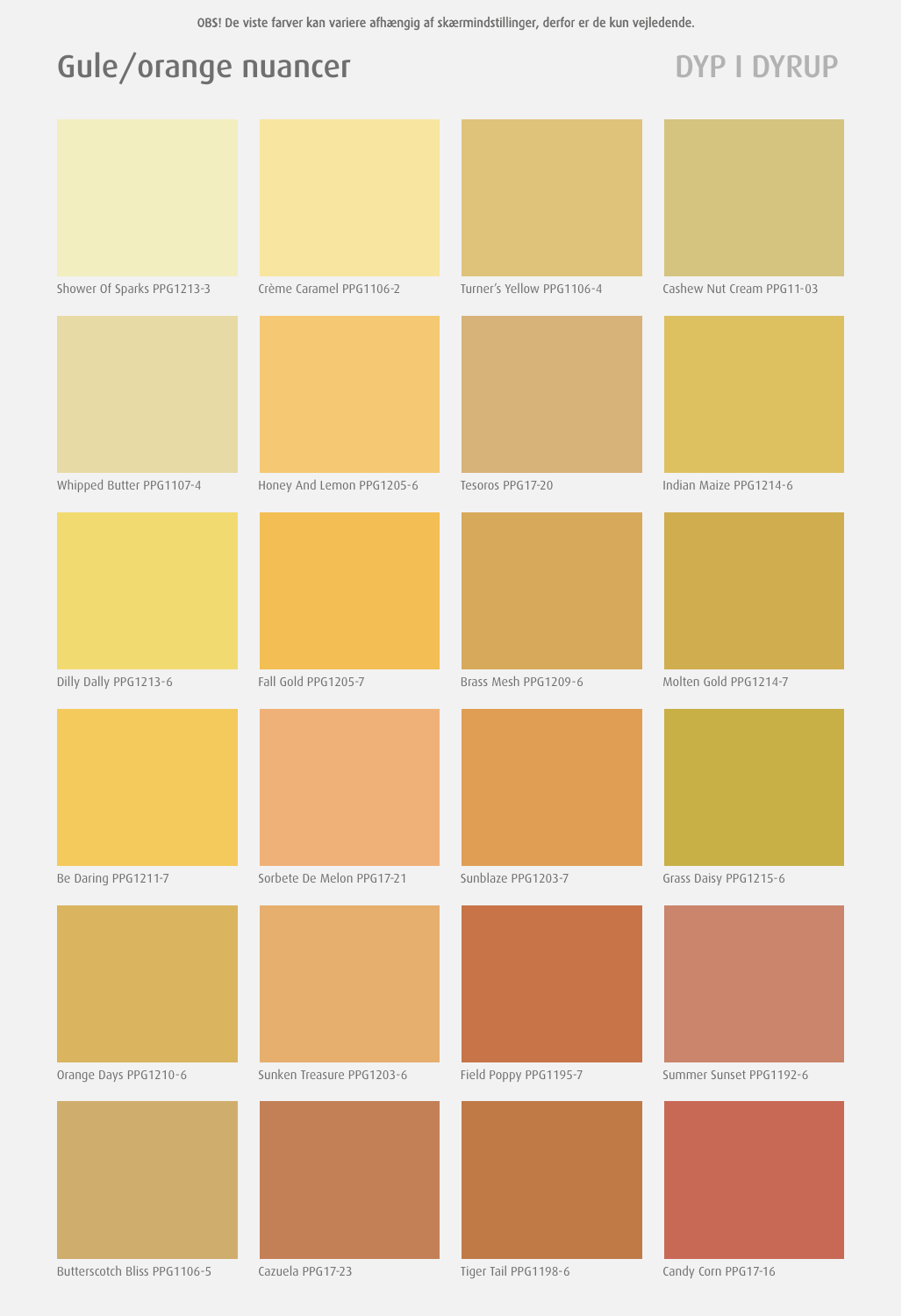### Røde nuancer DYP I DYRUP



Madeira Red PPG13-11 Burgundy Noir PPG13-10 Enchanting Eggplant PPG13-07 Burgundy Wine PPG1053-7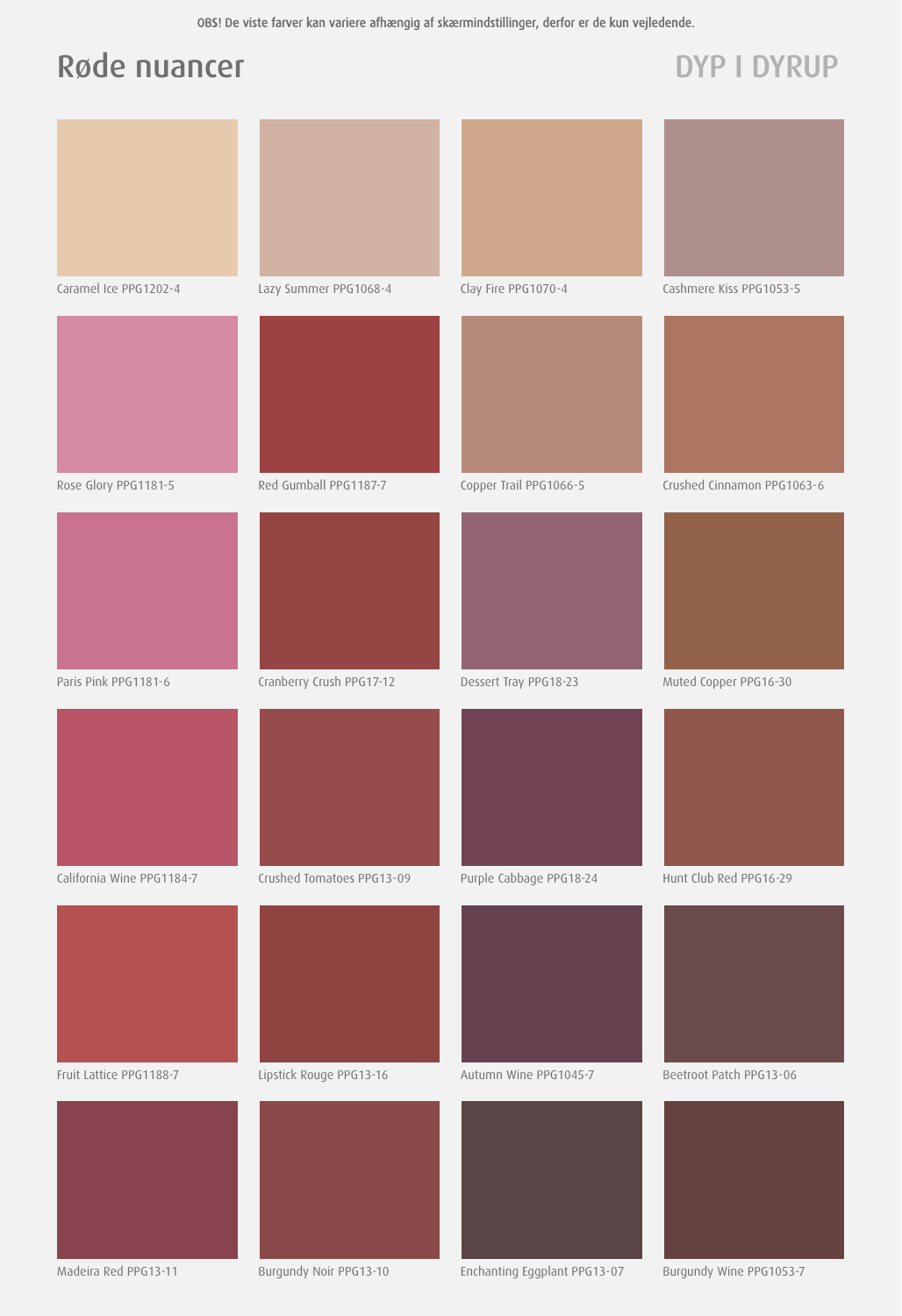# Lyserøde/lilla nuancer DYP I DYRUP

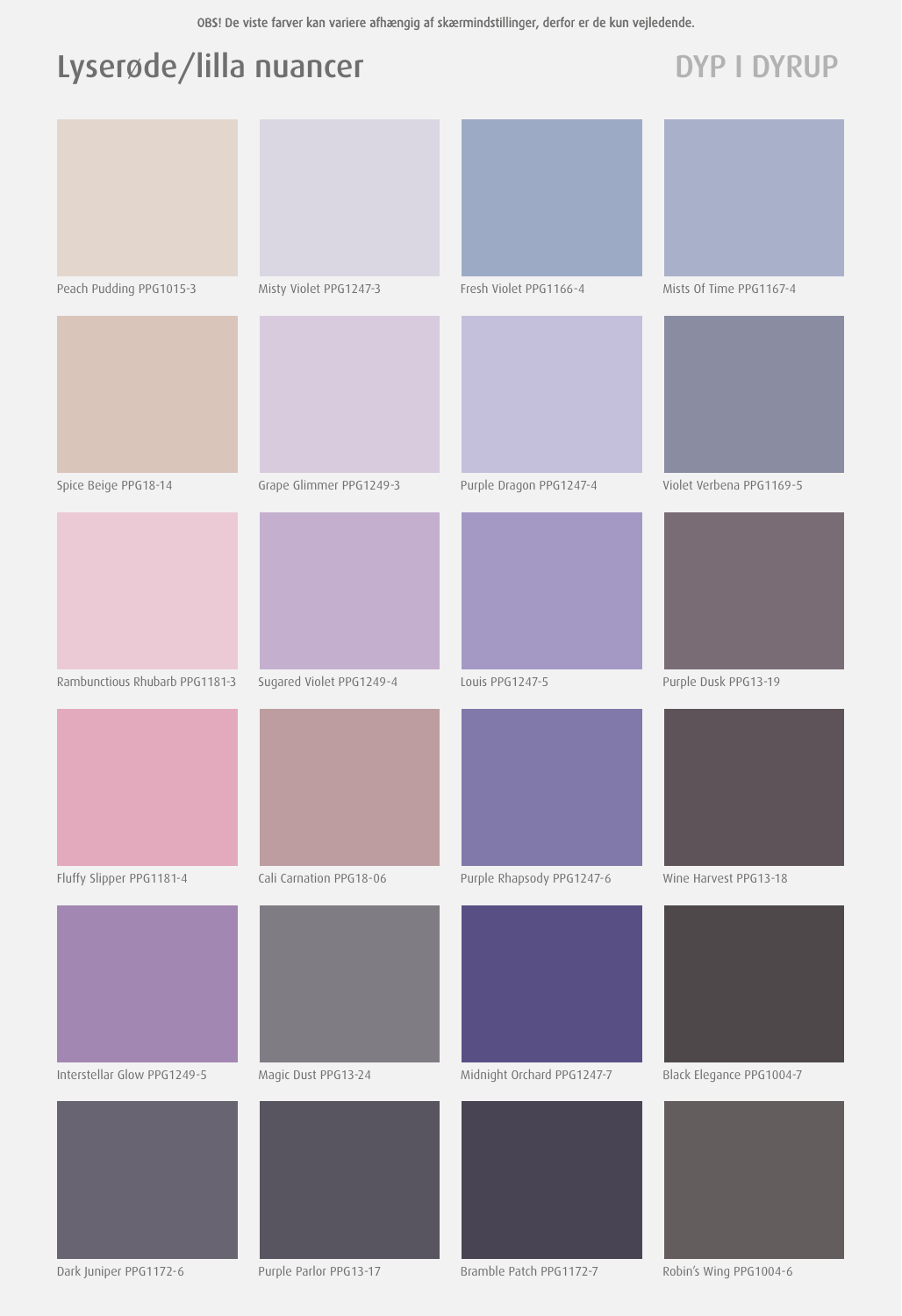### Blå nuancer DYP I DYRUP

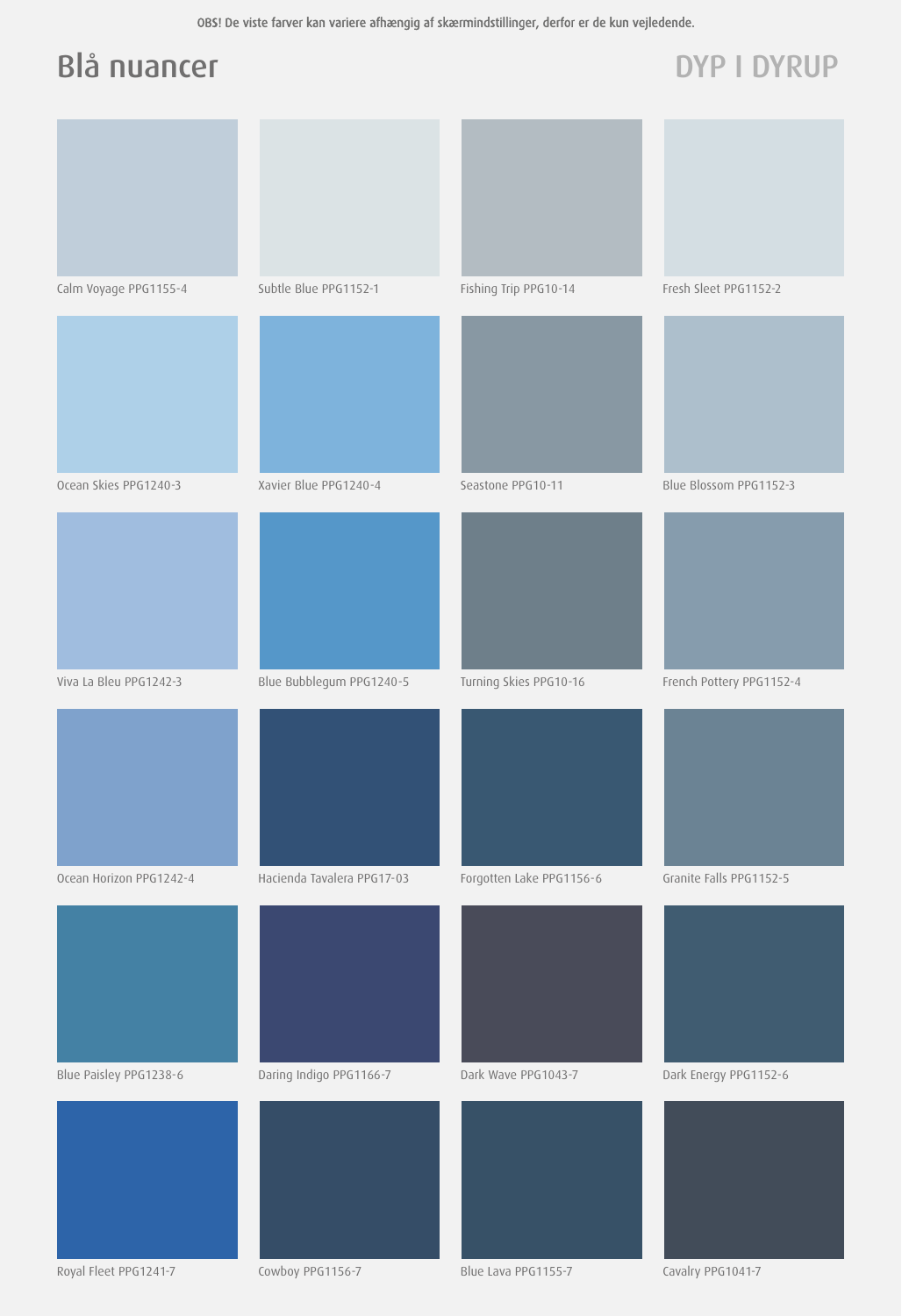### Turkise nuancer and DYP I DYRUP

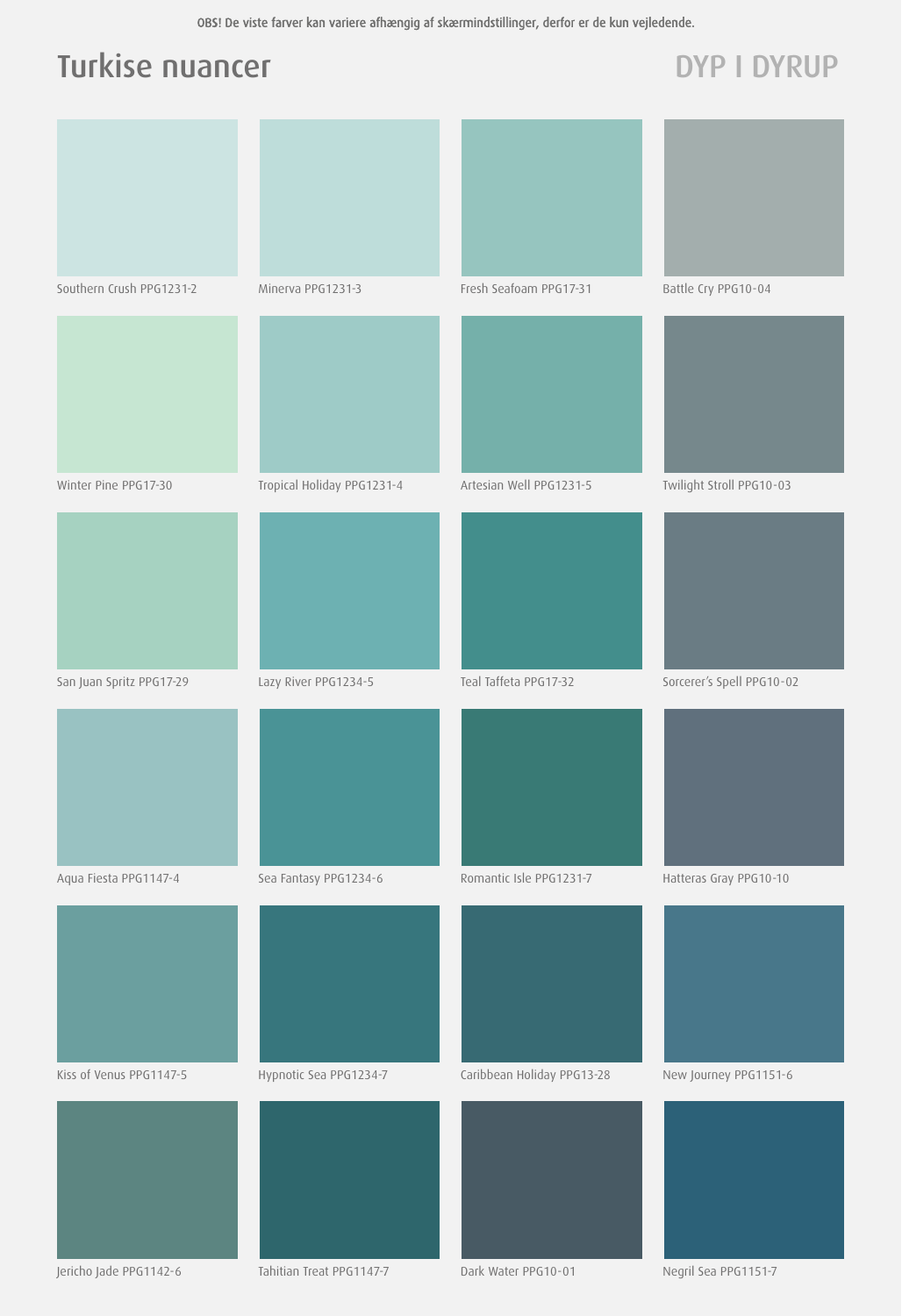### Grønne nuancer DYP I DYRUP

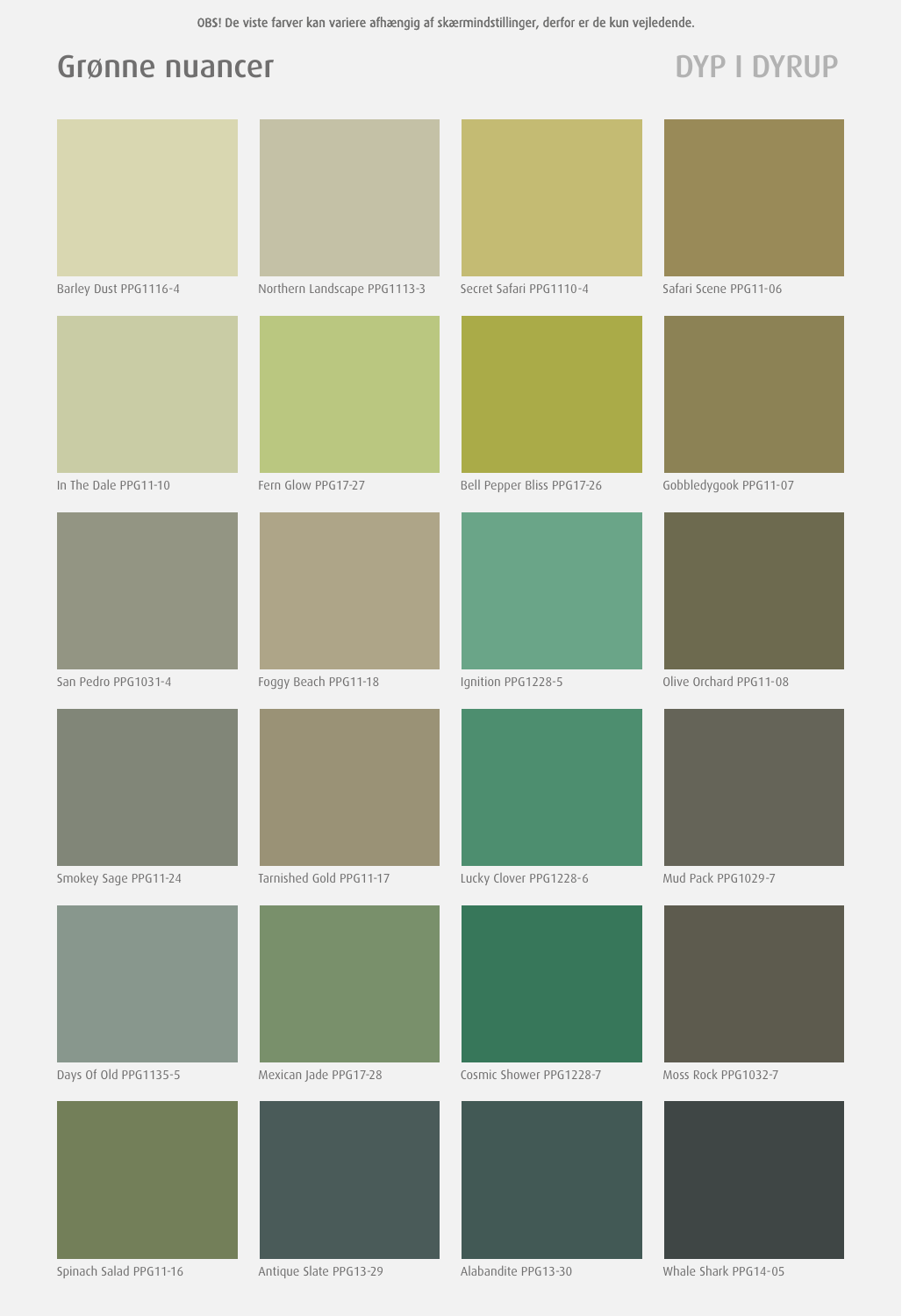### Brune nuancer DYP I DYRUP



Oxblood Leather PPG15-23 Slippery Stone PPG1080-7 Potato Patch PPG1076-7 Norcia Truffle PPG1005-7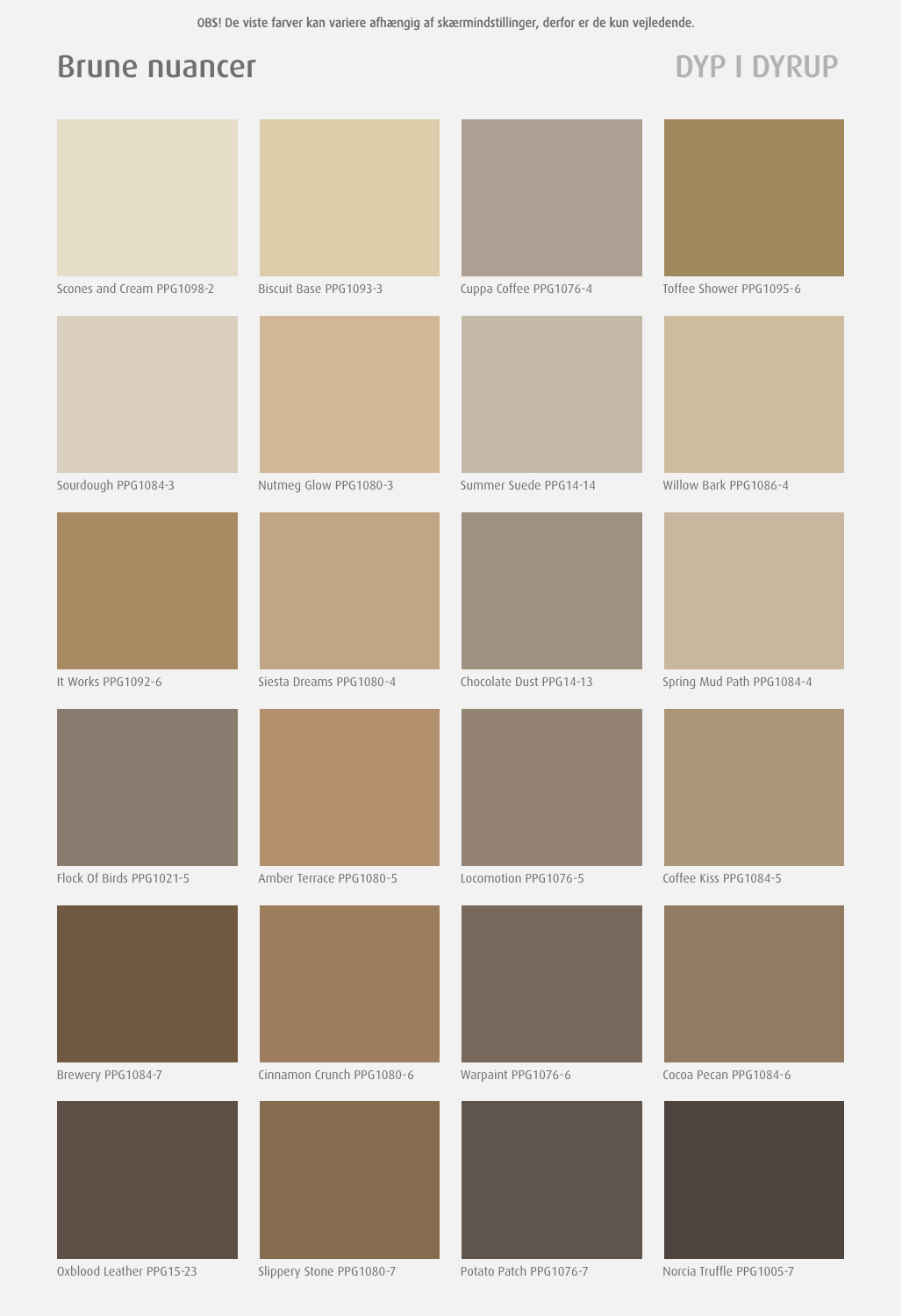# Grå/sorte nuancer DYP I DYRUP

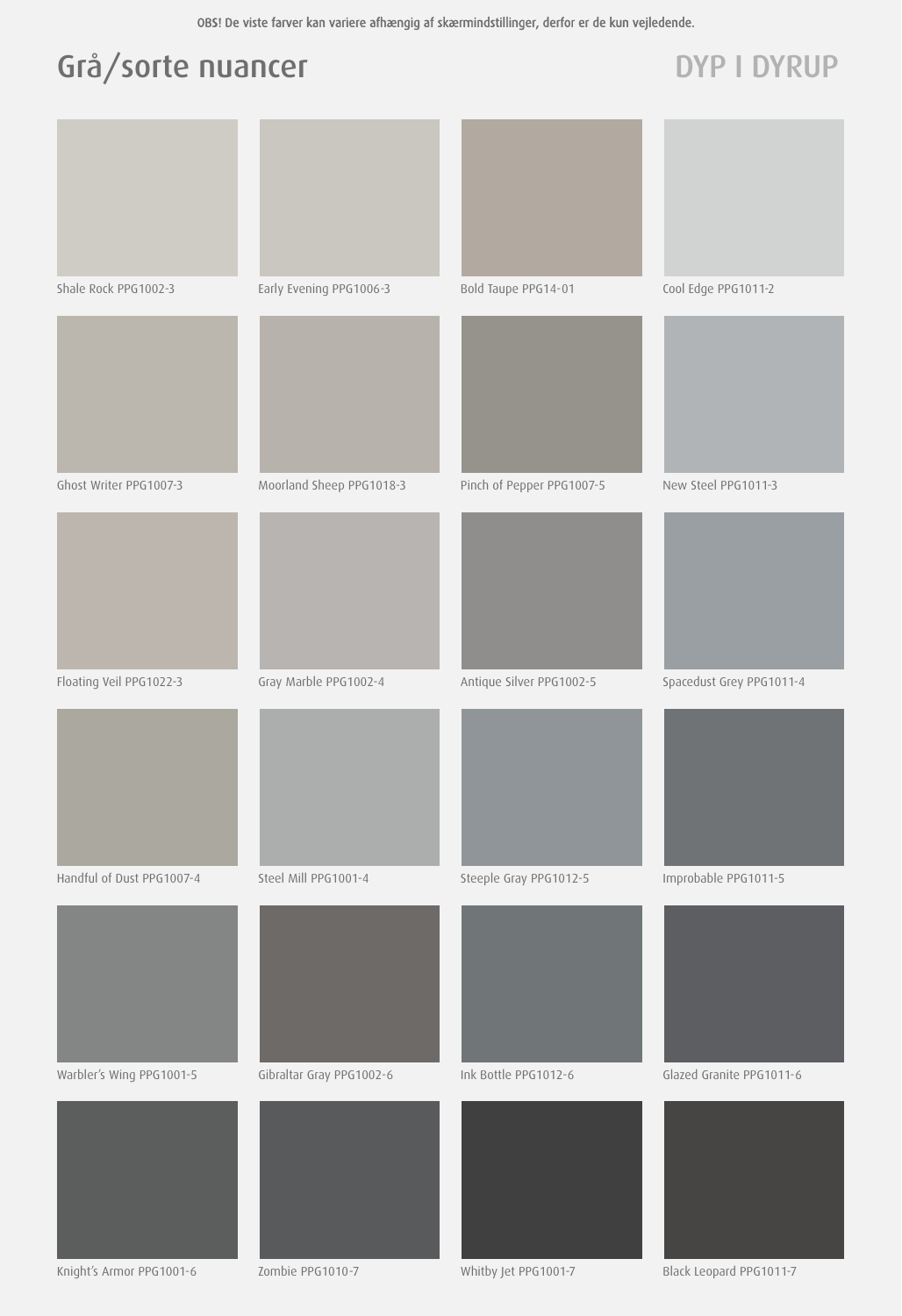# Grå/sorte nuancer - 2 DYP I DYRUP